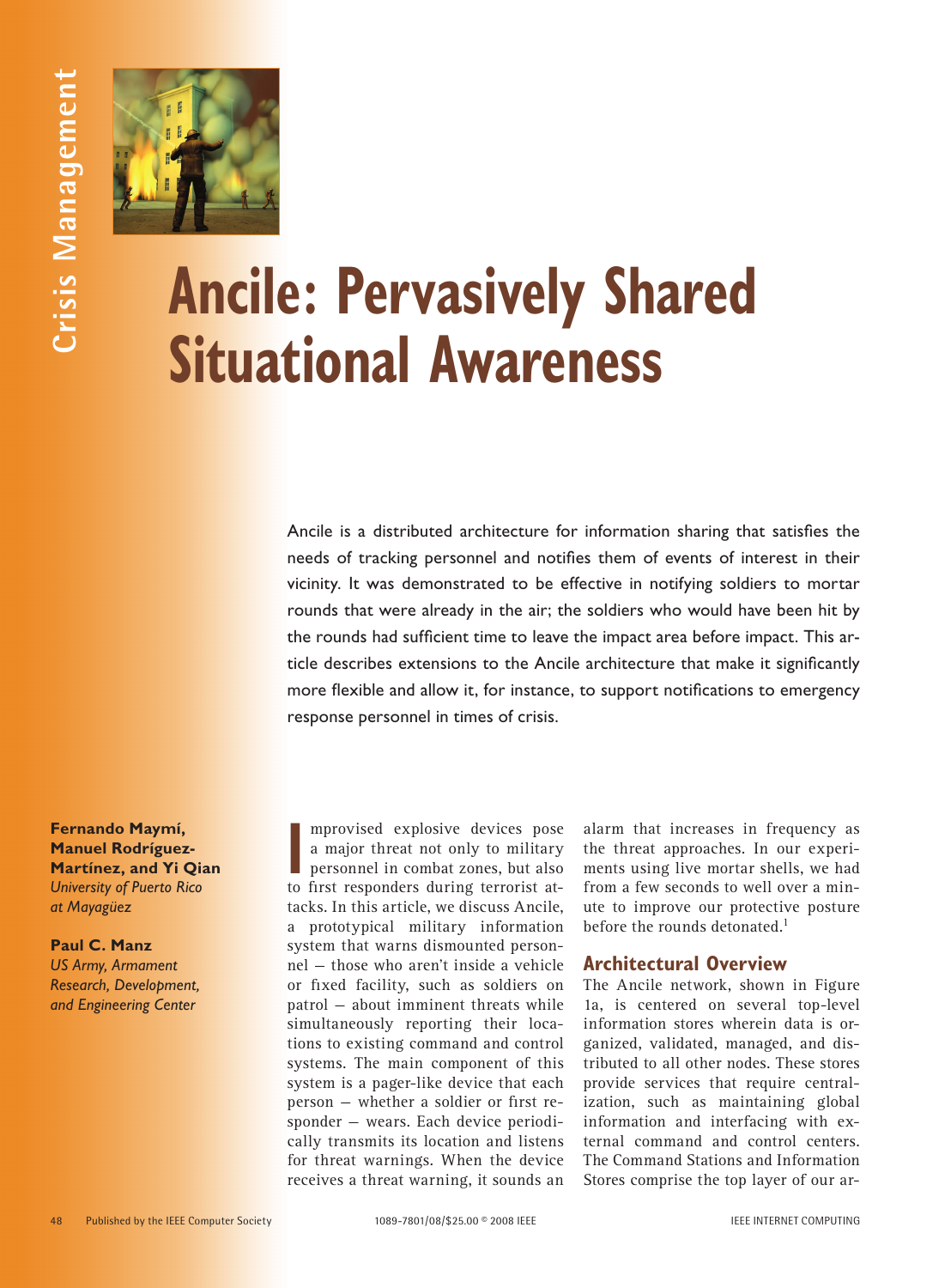chitecture, which we call operational because its information systems are used by leaders to command and control field operations.

Although these information stores and operational command systems can communicate directly with the devices, they typically do so with intermediate nodes instead. These nodes can be bridges that span a wide-area network to the Ancile wireless network. Some nodes offer a more traditional interface into the system by presenting a display screen along with an input mechanism. These intermediate nodes are typically installed on vehicles that support dismounted personnel in an area of operations.

Besides these nodes, the bottom or tactical layer is comprised of small, inexpensive, and unobtrusive devices, similar to pagers. These devices store whatever situational awareness (SA) is relevant to the user's mission and constantly check their location against the local SA database to determine whether the user has entered an area with an active information item (such as an unstable structure or a gas leak). The data is organized in such a way to facilitate the frequent location checks that must be performed to generate alerts or user messages.

Typically, events — which are made up of a description, a geographical region, and a timeline — enter the system at one of the top-tier nodes and then propagate throughout the network. When another node receives the event's message, it reacts in one of three ways: first, it can generate a user alert if time and location triggers are met; second, it can store it for future reference if storage permits and the event concerns the broader area of interest to the node; third, it can pass the message to another node for validation, notification, or relay.

Events can also enter at the lower tier nodes. For instance, an injured rescuer can press a button on the device that sends out a call for help; neighboring personnel would receive the distress message and the directions to their fallen comrade even as the message propagates up the system so that the relevant leaders are also aware of the problem.

Given that users are able to feed events into the system, the information store managers must be able to corroborate, refute, or leave unchanged any information item that arrives from the portable units. When an item is corroborated, its integrity level increases to the level of trusted data.<sup>2</sup> In the future, as other devices receive



*Figure 1. Ancile system architecture. (a) Ancile system architecture showing a top level of data stores that manage user locations and events of interest to them. (b) Sample message flow with device 2 generating an event warning that is relayed through a neighboring device and its bridge to a top level data store for validation.*

the message, they will note that it has been validated and thus will afford it a higher confidence level. If the item is refuted, a message is generated that instructs all portable units to ignore and delete the information item. Although messages are normally validated by trusted users at the operational layer, in the future, we'll explore automated mechanisms by which the nodes can independently calculate trustworthiness based on parameters such as message source and related messages from other sources.

### **Basic Information Exchange**

When portable units come within range of each other, an information exchange occurs that lets each unit determine what, if any, information should be shared. Figure 1b illustrates this data exchange. At the heart of this process is the identification of specific information items that are of local (both temporally and geographically) interest to a device. Although the locality is easy to quantify using factors such as position, time of day, direction, and speed of travel, it's significantly more challenging to describe what, exactly, is of interest.

Our proposed architecture initially addresses the descriptions of this information through the use of hierarchical data descriptor tags. These tags, defined using the extensible markup lan